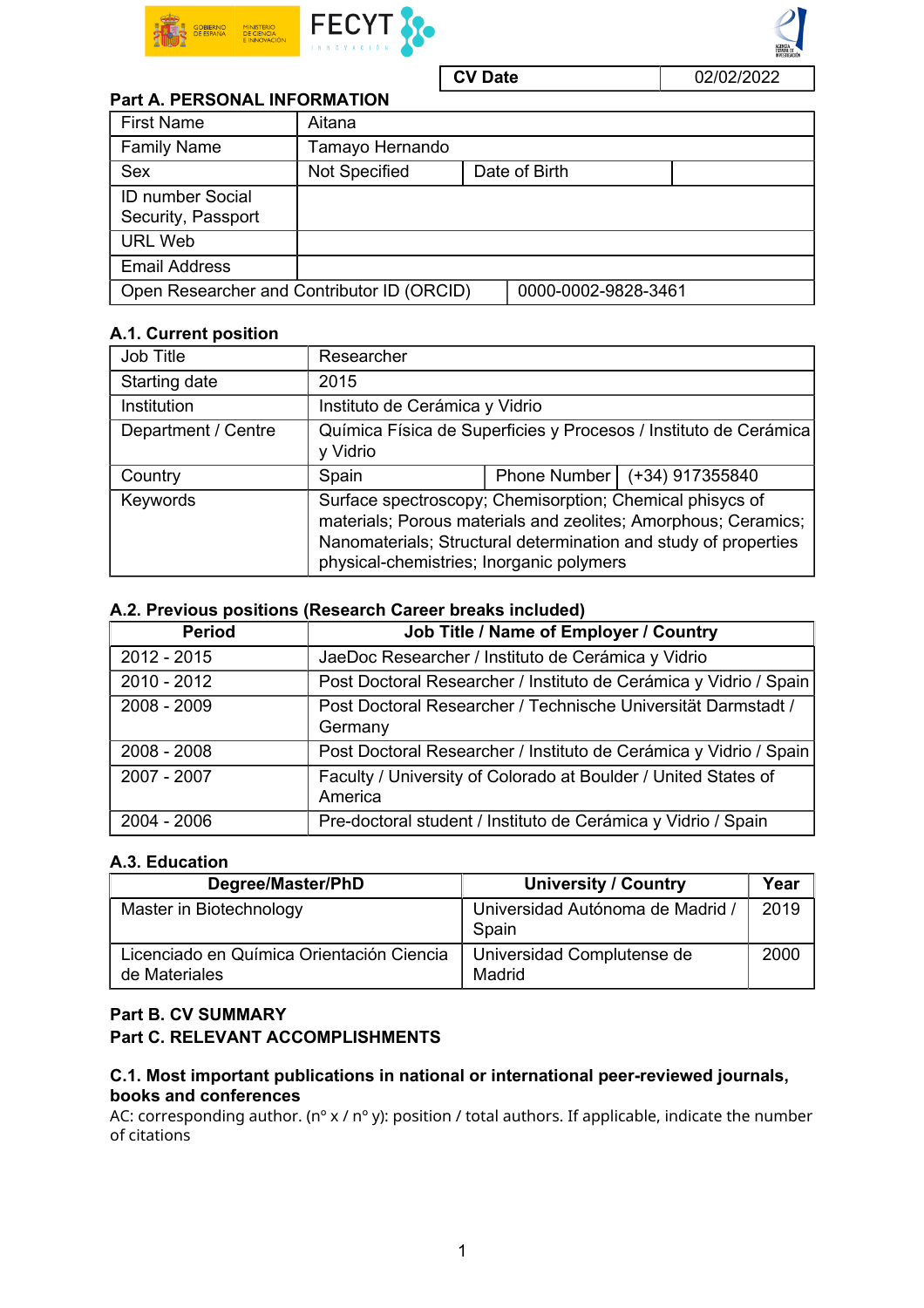



- 1 Scientific paper. A. Martin-Illana; E. Chinarro; R. Cazorla-Luna; F. Notario-Perez; M.D. Veiga-Ochoa; J. Rubio; A. Tamayo (AC). (7/7). 2021. Optimized hydration dynamics in mucoadhesive Xanthan-based trilayer vaginal films for the controlled release of tenofovir Carbohydrate Polymers. Elsevier. 278, pp.118958. SCOPUS (1) [https://doi.org/10.1016/](https://doi.org/10.1016/j.carbpol.2021.118958) [j.carbpol.2021.118958](https://doi.org/10.1016/j.carbpol.2021.118958)
- 2 Scientific paper. E. Whittle; A. Martin-Illana; R. Cazorla-Luna; F. Notario-Perez; M.D. Veiga-Ochoa; J. Rubio; A. Tamayo (AC). (7/7). 2021. Silane modification of mesoporous materials for the optimization of antiviral drug adsorption and releasing capabilities in vaginal media Pharmaceutics. MDPI. 13-9, pp.1416. [https://doi.org/10.3390/](https://doi.org/10.3390/pharmaceutics13091416) [pharmaceutics13091416](https://doi.org/10.3390/pharmaceutics13091416)
- 3 Scientific paper. B. Perez-Roman; R. Layek; MªA. Rodriguez; F. Rubio; J. Rubio; A. Tamayo (AC). (6/6). 2021. Insights into the structural and surface characteristics of carbide derived carbons obtained through single and double halogen etching Microporous and Mesoporous Materials. Elsevier. 310, pp.110675. ISSN 13871811. [https://doi.org/10.1016/](https://doi.org/10.1016/j.micromeso.2020.110675) [j.micromeso.2020.110675](https://doi.org/10.1016/j.micromeso.2020.110675)
- 4 Scientific paper. (AC); Fausto Rubio; M.Teresa Colomer; Carmen Arroyo; M<sup>a</sup>Angeles Rodriguez. (1/5). 2020. Characterization of polymer-derived ceramers subjected to wet-etching and the evolution of the carbon phase during thermal conversion Journal of Non Crystalline Solids. 547, pp.120302. <https://doi.org/10.1016/j.jnoncrysol.2020.120302>
- 5 Scientific paper. Araceli Martín-Illana; Raúl Cazorla-Luna; Fernando Notario; Roberto Ruiz-Caro; Luis Miguel Bedoya; Maria Dolores Veiga-Ochoa; Juan Rubio; (AC). (8/ 8). 2020. Amino Functionalized Micro-Mesoporous Hybrid Particles for the Sustained Release of the Antiretroviral Drug Tenofovir Materials. MDPI. 13-16, pp.3494. [https://](https://doi.org/10.3390/ma13163494) [doi.org/10.3390/ma13163494](https://doi.org/10.3390/ma13163494)
- 6 Scientific paper. A. Tamayo; E. Casado; B. Garcia (AC). (3/3). 2020. Synthesis and characterization of Ce/SiOC nanocomposites through the polymer derived ceramic method and evaluation of their catalytic activity Ceramics International. Elsevier. 46-2, pp.1362-1373. <https://doi.org/10.1016/j.ceramint.2019.09.099>
- 7 Scientific paper. A. Tamayo (AC); M.A. Mazo; M.D. Veiga; R. Ruiz-Caro; F. Notario-Perez; J. Rubio. (1/6). 2017. Drug kinetics release from Eudragit – Tenofovir@SiOC tablets Materials Science & Engineering C. Materials for Biological Applications. [https://](https://doi.org/10.1016/j.msec.2017.03.016) [doi.org/10.1016/j.msec.2017.03.016](https://doi.org/10.1016/j.msec.2017.03.016)
- 8 Scientific paper. M.A. Mazo; M.T. Colomer; A. Tamayo; J. Rubio. (3/4). 2022. Hierarchical porous fluorine-doped silicon oxycarbide derived materials: Physicochemical characterization and electrochemical behavior Microporous and Mesoporous Materials. Elsevier. 330, pp.111604. <https://doi.org/10.1016/j.micromeso.2021.111604>
- 9 Scientific paper. M.A. Mazo; T. Colomer; A. Tamayo; J. Rubio. (3/ 4). 2021. Microstructure-Electrochemical behavior relationships of hierarchically micro-mesoporous silicon oxycarbide derived materials obtained by the pyrolysis of trietoxysilane/dimethyldiphenylsiloxane hybrids Journal of Alloys and Compounds. Elsevier. 870, pp.159427. ISSN 09258388. [https://doi.org/10.1016/](https://doi.org/10.1016/j.jallcom.2021.159427) [j.jallcom.2021.159427](https://doi.org/10.1016/j.jallcom.2021.159427)
- 10 Scientific paper. A. Tamayo (AC); J. Rubio; F. Rubio; MªA. Rodriguez. (1/4). 2021. Insights into the microstructural evolution occurring during pyrolysis of metal-modified ceramers studied through selective SiO2 removal Materials. MDPI. 14-12, pp.3276. [https://doi.org/](https://doi.org/doi.org/10.3390/ma14123276) [doi.org/10.3390/ma14123276](https://doi.org/doi.org/10.3390/ma14123276)

## C.2. Conferences and meetings

- 1 Aitana Tamayo; Araceli Martin; Raul Cazorla; Fernando Notario; Juan Rubio; Maria Dolores Veiga. Surface functionalization of highly porous ceramers with high loading and releasing capabilities of antiviral drugs to obtain a smart response in vaginal media. 8th International Congress on Ceramics. Korean Ceramic Society. 2021. Republic of Korea.
- 2 Aitana Tamayo; Berta Perez; Fausto Rubio; MªAngeles Rodriguez; Juan Rubio. Micro-Mesoporous carbide derived carbon as electrodes in sweat-based supercapacitors for electronic textiles. 45th International Conference and Exposition on Advanced Ceramics and Composites. The American Ceramic Society. 2021. United States of America.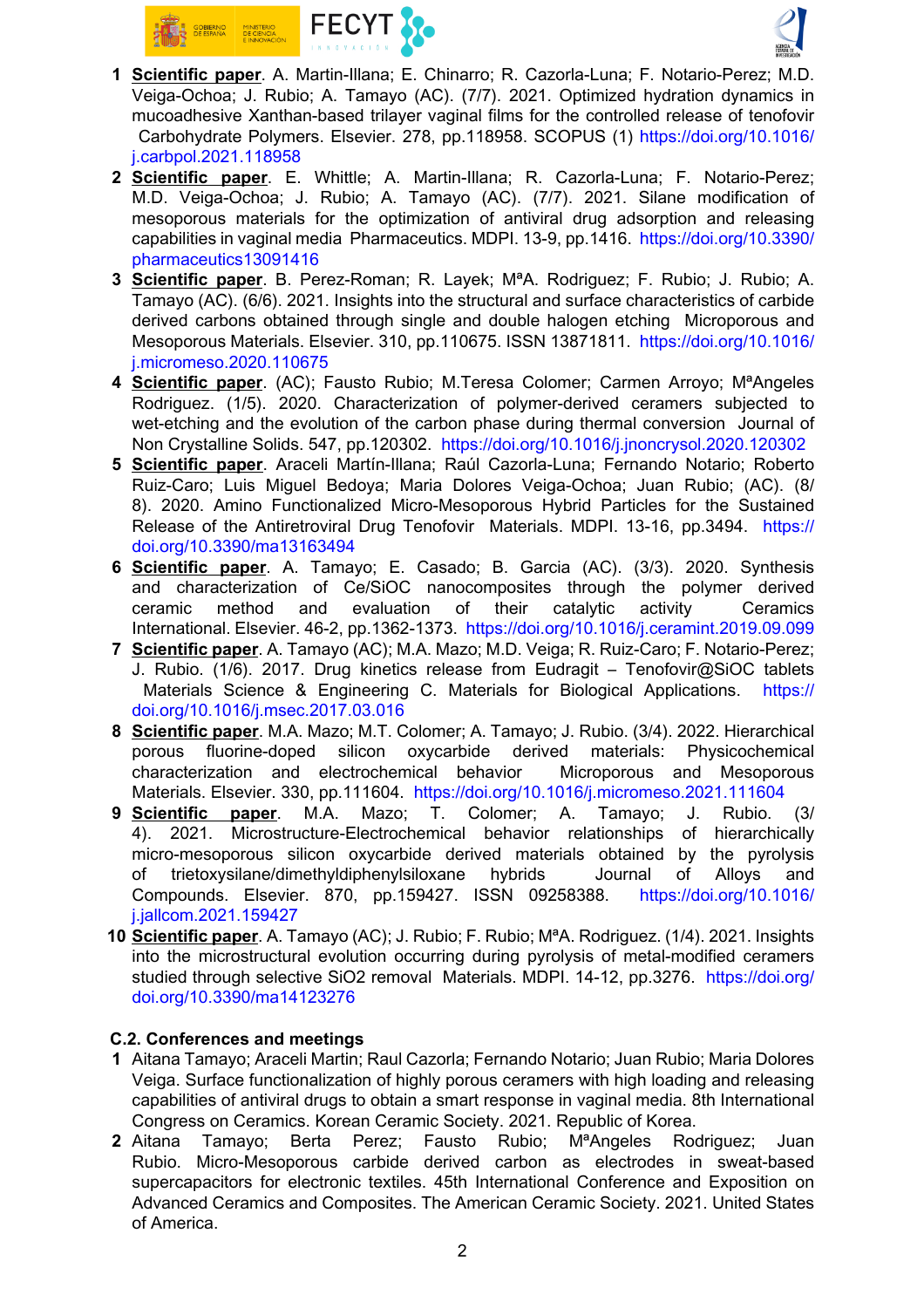



- 3 Aitana Tamayo; MªAngeles Rodriguez; María Alejandra Mazo; Fausto Rubio; Juan Rubio. Sustained release of antiviral drugs in surface functionalized organic-inorganic hybrid particles. 44th International Conference and Exposition on Advanced Ceramics and Composites. The American Ceramic Society. 2020. United States of America.
- 4 A. Tamayo; J. Rubio; M.A. Mazo; F. Rubio. Sol-gel oxycarbide derived carbons developed through chemical and chlorine etching and their electrochemical characteristics. 2nd Global fórum on Advanced Materials and Technologies for Sustainable Develompent. The American Ceramic Society. 2019. Canada. Participatory - oral communication. Conference.
- 5 Aitana Tamayo; Fausto Rubio; Alejandra Mazo; Juan Rubio. Revealing interface characteristics of sol-gel derived SiOC glasses through bulk and surface characterization. 43rd International Conference and Exposition on Advanced Ceramics and Composites (ICACC 2019). American Ceramic Society. 2019. United States of America. Participatory - invited/keynote talk. Conference.

## C.3. Research projects and contracts

- 1 **Project**. New hybrid supercapacitors based on (oxy)carbide-derived carbon/graphene electrodes (Original title in spanish: Nuevos supercondensadores híbridos basados en electrodos de nanocomposites de carbon/grafeno derivados de (oxi)carburos). Ministerio de Economía y Competitividad. Fausto Rubio. (Instituto de Cerámica y Vidrio). 01/01/2017- 31/12/2019. 200.000 €. Team member. Due to incompatibilities as a head researcher in other project, my participation here is only as a member of the group but I tightly collaborate with the two head researchers of the project. The proj...
- 2 Project. Thermocatalytic nanocomposites for green fuels generation using solar energy. FUNDACION GENERAL CSIC. Aitana Tamayo. (Instituto de Cerámica y Vidrio).  $01/09/2015-31/08/2018$ . 150.000 €. Principal investigator. One of the most chalenging tasks of the project is to start a new researh line focused on the development of catalytic supports. As project leader and concept deviser, I am the responsible of the def...
- 3 Project. New fertilizers based on glass to apply in tomato crops for reducing the environmental impact. Centro para el Desarrollo Tecnológico Industrial. Juan Rubio. (Instituto de Cerámica y Vidrio). 01/09/2014-31/08/2016. Others. The aim of the project is to develop environmentally friendly fertilizers for tomato crops by using glasses of a composition similar to conventional NPK fertilizers. These glasses must proceed to a g...
- 4 Project. MAT2012-34552, Mucoadhesive formulations for controlled drug delivery systems designed for vaginal application to prevent sexually transmitted diseases (Original title in spanish: formulaciones mucoadhesivas de liberación sostenida de fármacos microbiocidas de apicación vaginal para la prevención de enfermedades de transmisión sexual). Ministerio de Economía y Competitividad. Maria Dolores Veiga Ochoa. (Instituto de Cerámica y Vidrio). 01/01/2013-31/12/2015. Others. The objective is the designing of new pharmacological formulations that provide a controlled release of antiretroviral drugs. In this project, the main tasks I'm carrying out are the synthesis and c...
- 5 Contract. Finish optimization in continuous carbon fibres for their use in long-fibre thermoplastic composites (Original title in Spanish: Mejora del ensimaje de fibras continuas de carbono para su uso en composites termoplásticos de fibra continua LFT (FIBRA CARBONO)) AIMPLAS Instituto Tecnológico del Plástico. 01/12/2019- 01/06/2020. 14.663 €.
- 6 Contract. Finish optimization in recycled fibres for their use in composites produced with recycled polyester resin (Original title in spanish: Mejora del ensimaje de fibras recicladas para su uso en composites fabricados con resinas de poliéster recicladas (FIBRA LARGA)) AIMPLAS Instituto Tecnológico del Plástico. 01/12/2019-01/06/2020. 14.890 €.
- 7 Contract. Research in new Materials (composite, graphenic and ceramic) and Textils for profesional clothing protection against projectiles, environment, fire and biological risks (MATEX) Grupo Antolin-Irausa, S.A.. J. Rubio. 01/12/2019-01/12/2022. 40.000 €.
- 8 Contract. Research in new Materials (composite, graphenic and ceramic) and Textils for profesional clothing protection against projectiles, environment, fire and biological risks (MATEX) SIFAXTD, S.A.. J. Rubio. 01/12/2019-01/12/2022. 98.000 €.